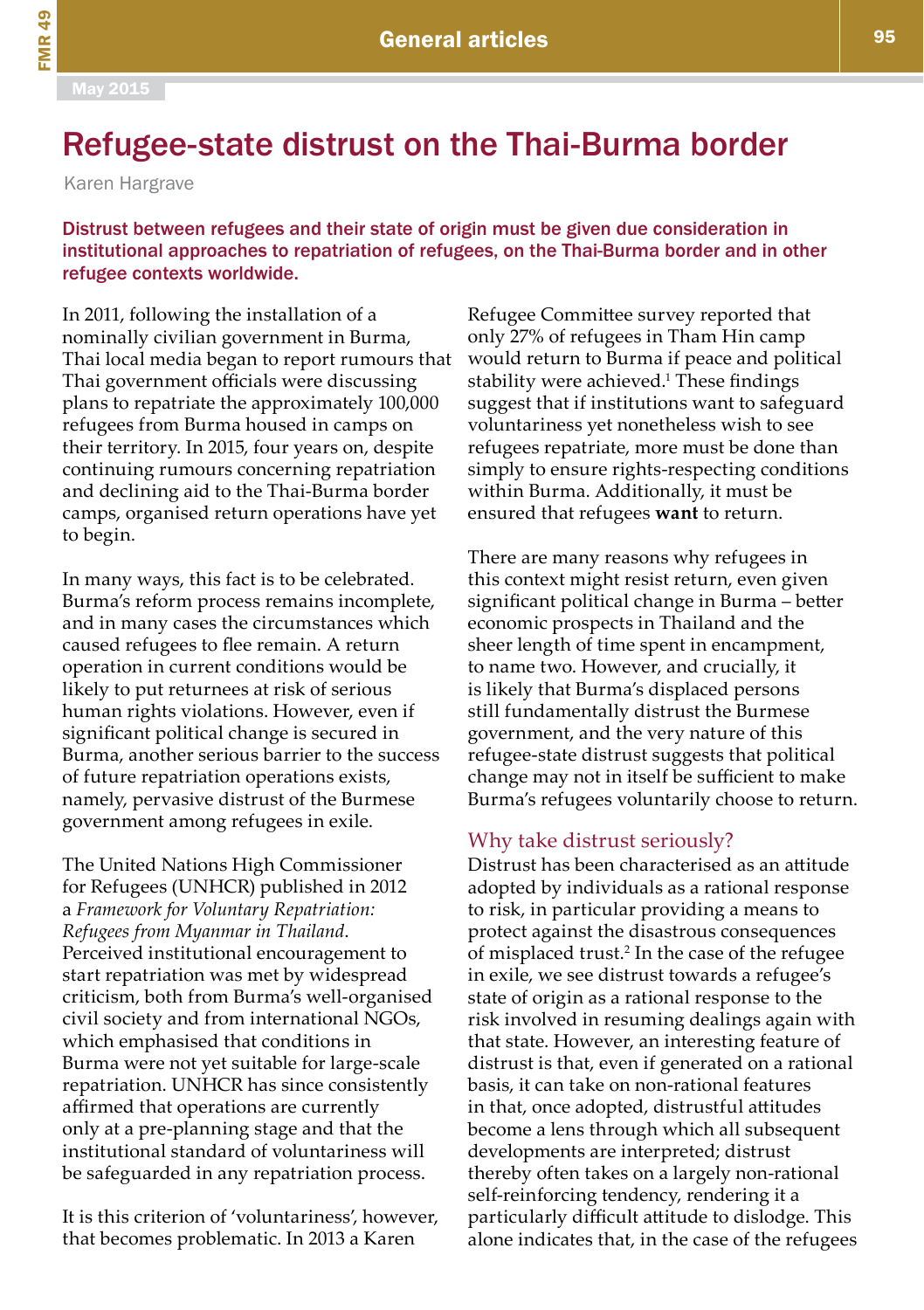FMR 49

on the Thai-Burma border, fundamental political change within Burma may not in itself be sufficient to dislodge distrust and stimulate voluntary wishes to repatriate among refugees. Facilitating repatriation requires us to directly engage with and address refugees' distrustful attitudes, acknowledging that they have rational origins and that (where appropriate) they may require substantial time and effort to renegotiate.

Yet institutional repatriation frameworks offer little direct guidance on managing the thorny issue of refugee-state distrust. The 1996 UNHCR *Handbook on Voluntary Repatriation* makes just three mentions of 'trust' and, in this document, the focus on trust is aligned with refugees' relationship with UNHCR and other information sources; there is no specific consideration of refugeestate trust. The more recent 2004 UNHCR *Handbook on Repatriation and Reintegration Activities* also contains only three mentions of 'trust' but does as least situate trust in terms of government (rebuilding trust in local authorities and public institutions); however, these mentions relate to reintegration rather than repatriation. UNHCR's approach appears to be that trust in the state becomes relevant once the refugee has returned to her country of origin. There is no direct suggestion that refugee-state distrust might be a barrier to repatriation in itself and something worthy of consideration prior to return.

Both UNHCR documents do contain some hint that some such obstacle might exist but this is couched in terms of 'confidence', not 'trust'. The 1996 *Repatriation Handbook* makes twenty-two references to confidence building, over half of which refer to how refugees in exile might – prior to return – develop confidence in the situation in their country of origin and their future treatment. In the 2004 *Repatriation and Reintegration Handbook* a third of the references to 'confidence building' consider pre-return confidence building in this sense.

However, this focus on confidence building fails to encapsulate the complex nature of

distrustful refugee-state attitudes prior to repatriation. The idea of building confidence implies that the solution is simply to make refugees sufficiently aware of the objective facts of the case, through recommended activities such as information campaigns, go-and-see visits and legal guarantees. However, this focus ignores the way in which distrust, as an attitude distinct from lacking confidence, pervasively affects the way in which the 'facts' are likely to be interpreted.

### Renegotiating distrust

To some extent, this policy deficit might be excused by the fact that addressing the complex obstacle of distrust requires the renegotiation of intensely personal attitudes – a clearly momentous task. However, there are some direct strategies that can be implemented to encourage refugees to reconsider their distrust of their state of origin. While these efforts do not represent fundamentally new approaches, they can gain new strategic importance as part of a concerted focus on refugee-state distrust.

Strategies include:

- $\blacksquare$  symbolic renouncement by the state of origin of past rights violations, incorporating redress mechanisms
- introducing low-risk channels of refugeestate cooperation prior to repatriation (such as out-of-country voting)
- establishing a role for bodies already trusted by refugees (for example, refugee committees) in return negotiations
- providing channels for refugees from minority and previously persecuted ethnic groups to have genuine representation in their state of origin's government. 3

If, as UNHCR suggest, we are still in a 'preparedness' phase for a possible future repatriation from the Thai-Burma border, preparedness should incorporate steps to lay the groundwork for renegotiating refugeestate distrust; voluntary repatriation may